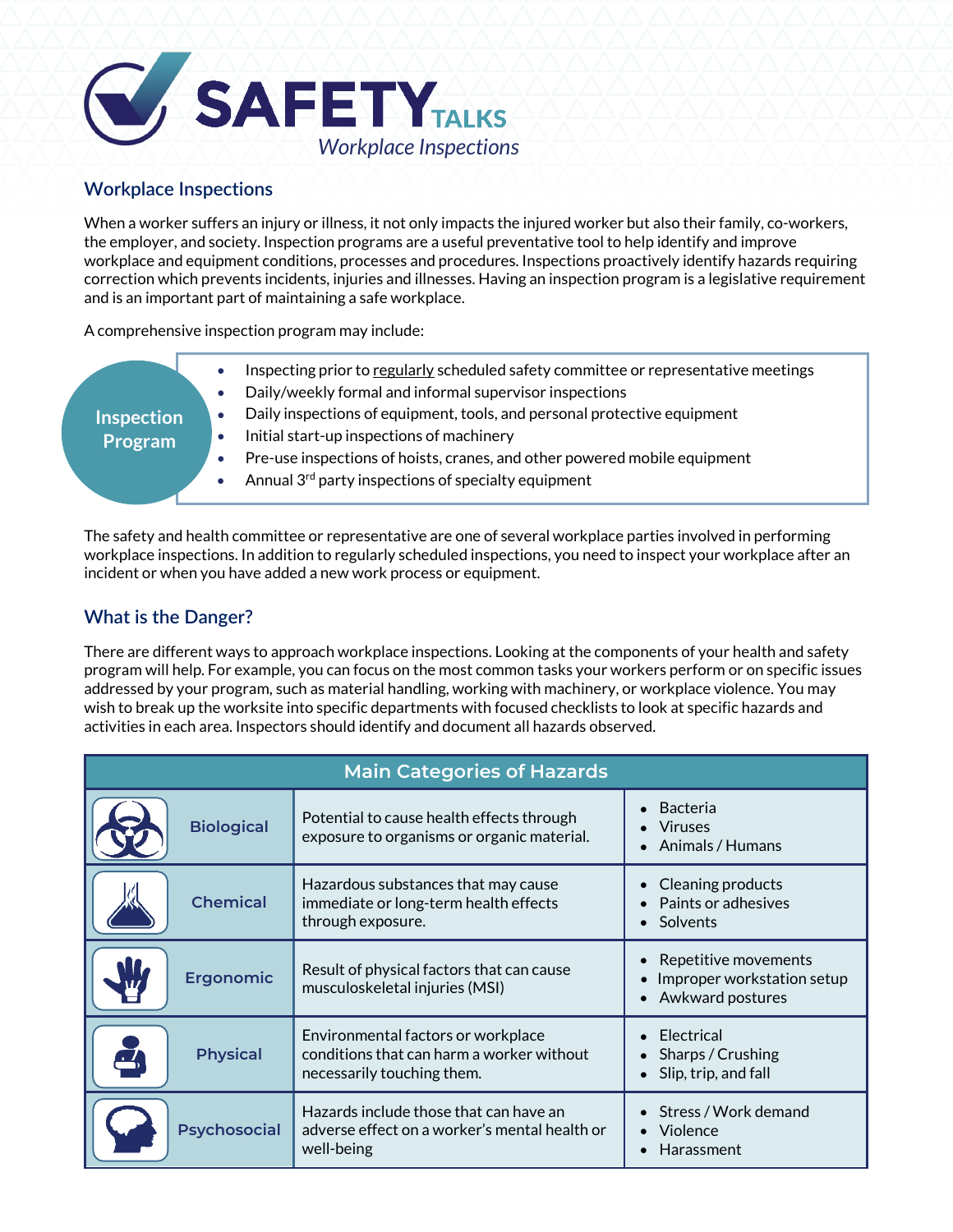

If your inspection reveals a problem, try to get to the root of it. For example, if you see a wet floor, ask why. Possible explanations may include a water leak, a job process that is creating the problem, or a lack of training on how to clean up the hazard. Fix it right the first time and the problem will become less likely to occur.

## **Safety Tips**

- $\triangledown$  Consider frequency of workplace inspections based on the level of risk of work being performed. The higher the risk, the more frequent inspections should be conducted. For example, monthly workplace inspections rather than quarterly.
- $\blacktriangleright$  Ensure workers who are required to perform inspections have received appropriate training.
- $\vee$  Use a checklist that is specific to your workplace to ensure that your inspection is thorough and consistent.
- $\blacktriangleright$  Ask workers to demonstrate how they perform their tasks to gain a better understanding.
- $\blacktriangleright$  Ask yourself what hazards are associated with the job that that would be performed in that work area.
- $\blacktriangleright$  Engage in an open conversation with workers about any concerns or suggestions they may have about health and safety in the workplace.
- $\triangledown$  Consider rotating different workers or committee member for inspections. Seeing the workplace with "new eyes" may bring forth hazards not previously known or had been overlooked.
- $\vee$  Record any unsafe actions or conditions that you observe (lack of guarding on machines, improper use of personal protective equipment, etc.). Consider tasks that the worker may also perform that you did not observe.
- $\blacktriangleright$  Address serious hazards or unsafe work practices immediately; this is a legal obligation.
- $\blacktriangleright$  Ensure less serious hazards are assigned to someone to resolve each one.
- $\blacktriangleright$  Ensure the safety and health committee review inspection reports and processes during regularly scheduled meetings.
- $\blacktriangleright$  Follow up on any actions that will take time to complete (for example, purchasing new equipment).
- $\triangledown$  Communicate inspection findings to workers. Examples include toolbox talks or posting on the bulletin board.

#### **Demonstrate**

Review Inspection Program with workers involved with inspections. Must ensure inspections are conducted based on frequency of the schedule.

Review inspection checklist with workers while performing a walkthrough of the workplace, equipment, or process.

Contact S2SA for templates and additional resources. These include safety checklists, equipment inspections, inspection policy guide, and more.

#### **Discussion**

How often should a workplace inspection be conducted?

### **DID YOU KNOW?**

**Members of a committee must inspect the workplace, processes, and procedures at least once before every scheduled meeting and at minimum quarterly (90 days).**

What tools or equipment are pre-use inspections required for in the workplace? If the tool or equipment is defective, what is the process to effectively remove from service?